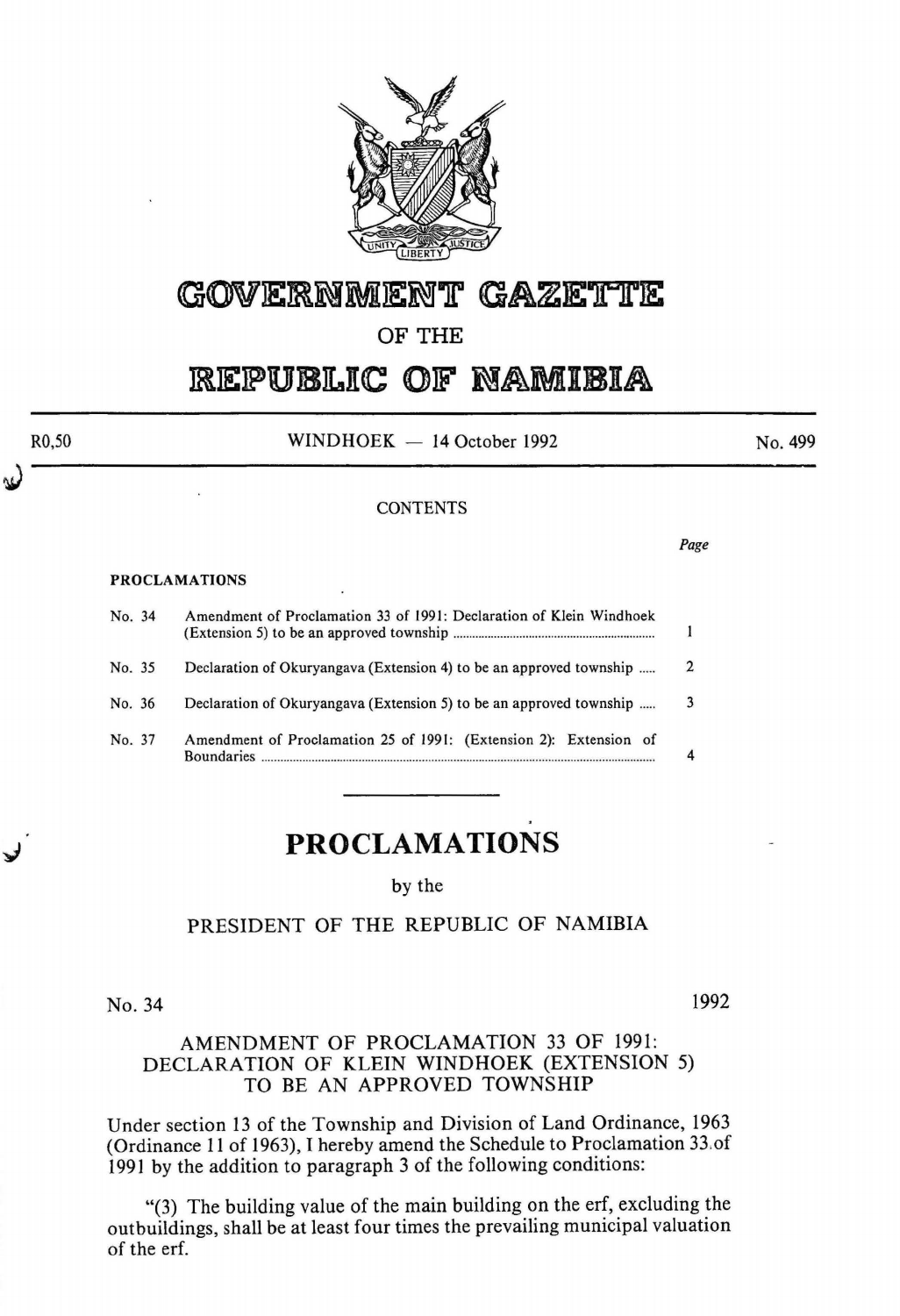(4) No storm water drain-pipe, canal, works or obstruction (except storm water drain-pipes, canals or works which have been authorised in writing by the local authority or which have been or may be built, laid or erected in terms of any law) shall be constructed on or over the erf or located in such a way that -

- (a) the flow of storm water from a higher-lying erf to a lower-lying erf is impeded or obstructed and through which any erf is or may be endangered; or
- (b) the flow of a natural watercourse (in which the local authority allows water to run off, be discharged or be canalised) is or can be changed, canalised or impeded.".

Given under my Hand and the Seal of the Republic of Namibia this 23rd day of September, One Thousand Nine Hundred and Ninety-two.

Sam Nujoma President BY ORDER OF THE PRESIDENT-IN-CABINET

No. 35

1992

-

## DECLARATION OF OKURYANGAVA (EXTENSION 4) TO BE AN APPROVED TOWNSHIP

Under section 13 of the Townships and Division of Land Ordinance, 1963 (Ordinance 11 of 1963), I hereby declare the area represented by General Plan K.241 (A.l52/91) to be an approved township.

The conditions subject to which the application for permission to establish the township concerned has been granted, are set forth in the Schedule below in terms of the said section 13.

Given under my Hand and the Seal of the Republic of Namibia at Windhoek this 23rd day of September, One Thousand Nine Hundred and Ninety-two.

Sam Nujoma President BY ORDER OF THE PRESIDENT-IN-CABINET

#### SCHEDULE

#### I. NAME OF TOWNSHIP

The township shall be called Okuryangava (Extension 4).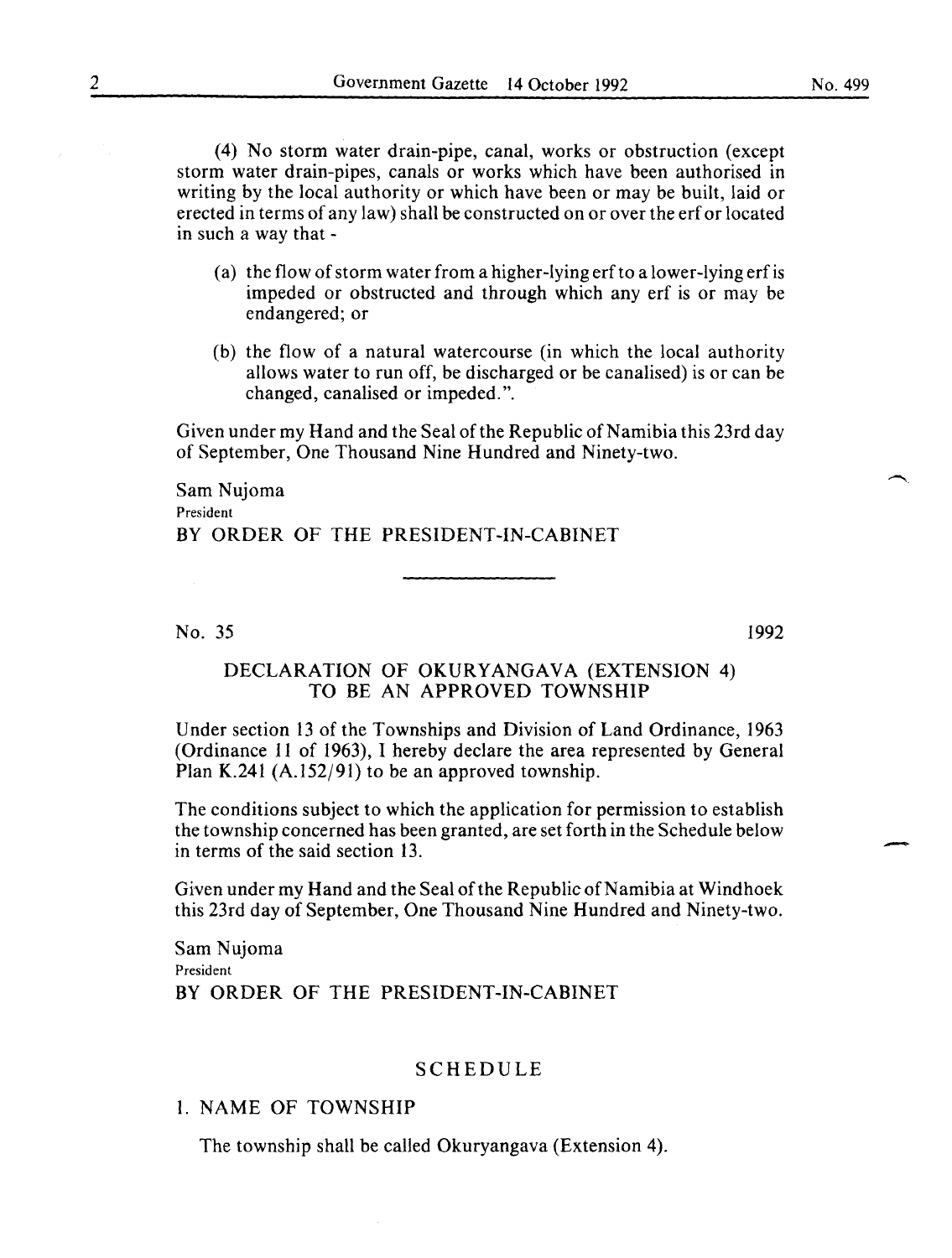#### 2. COMPOSITION OF TOWNSHIP

The township comprises 536 erven numbered 1761 to 2296, 5 open spaces numbered 2297 to 2301 and streets as indicated on General Plan K.241 (A.l52/91).

### 3. CONDITIONS OF TITLE

The following conditions shall be registered in favour of the local authority against the title deeds of erven 1761 to 2288 and 2292 to 2296:

- "(1) The erf shall be used or occupied only for purposes which are in accordance with, and the use or occupation of the erf shall at all times be subject to, the provisions of the Windhoek Town Planning Scheme prepared and approved in terms of the Town Planning Ordinance, 1954 (Ordinance 18 of 1954).
- (2) No tree known as Prosopis SSP shall be planted or permitted to grow on the erf. ".

No. 36

-

1992

#### DECLARATION OF OKURYANGAVA (EXTENSION 5) TO BE AN APPROVED TOWNSHIP

Under section 13 of the Townships and Division of Land Ordinance, 1963 (Ordinance 11 of 1963), I hereby declare the area represented by General Plan K.242 (A.394/90) to be an approved township.

The conditions subject to which the application for permission to establish the township concerned has been granted, are set forth in the Schedule below in terms of the said section 13.

Proclamation 32 of 1991 is hereby withdrawn.

Given under my Hand and the Seal of the Republic of Namibia at Windhoek this 23rd day of September, One Thousand Nine Hundred and Ninety-two.

Sam Nujoma President BY ORDER OF THE PRESIDENT-IN-CABINET

#### SCHEDULE

#### 1. NAME OF TOWNSHIP

The township shall be called Okuryangava (Extension 5).

2. COMPOSITION OF TOWNSHIP